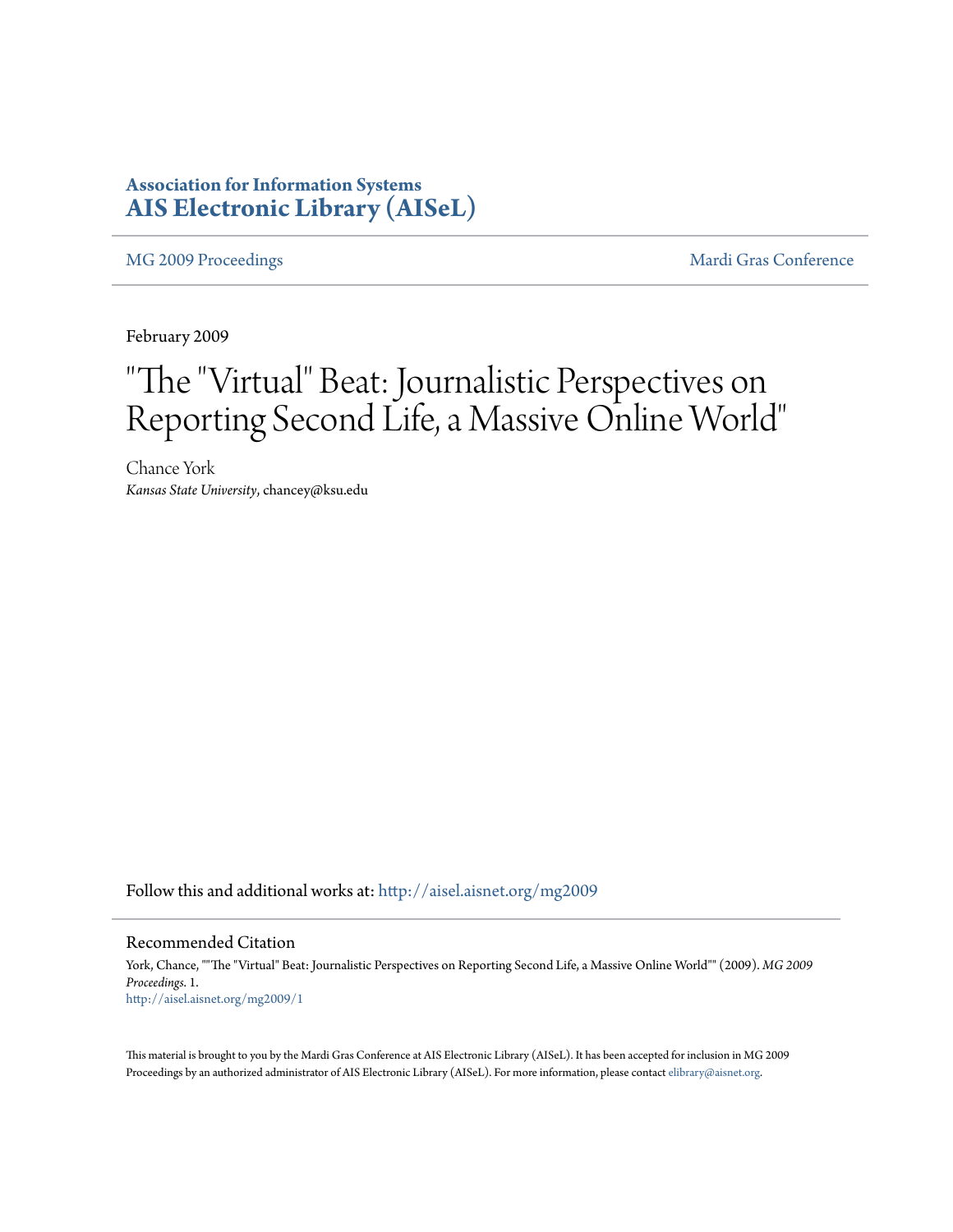## **The "Virtual" Beat: Journalistic Perspectives on Reporting Second Life, a Massive Online World**

#### **Chance York**

Kansas State University 105 Kedzie Hall Manhattan, KS 66506 785-317-1863 chancey@ksu.edu

#### **ABSTRACT**

The purpose of this paper is to provide background, descriptions, and scholarly basis for exploring the journalism of Second Life, a massive online world. At present, there has been little scholarly attention paid to Second Life journalism, whether examining "virtual" publications that exclusively report Second Life, or traditional publications that have reported on Second Life from a completely external perspective. As a result, the literature on this topic is scattered and severely lacking.

This review will synthesize existing knowledge and perspectives concerning Second Life journalism, describe unique conventions of the "virtual" reporting process, and provide profiles of three "virtual" Second Life news publications: *The Second Life Herald, The Metaverse Messenger* and *SL-Newspaper.com*.

Ultimately, this review finds that it is worth questioning the correlations and divergences between "virtual" journalism – which evidently treats Second Life from the perspective of a separate social "place" – and preexisting, traditional journalism – which evidently treats Second Life from the perspective of its correlations to the material world.

#### **KEYWORDS**

Second Life, virtual worlds, journalism, "virtual" journalism, virtual communities

#### **INTRODUCTION**

Before there can be a discussion of what this paper will call "virtual" journalism, it is imperative to establish that there have been two broad, scholarly definitions of – and consequently, two major approaches to – massive virtual worlds like Second Life.

On one hand, *the first approach implies a massive virtual world may be treated as a separate social "place,"* complete with its own culture, its own time and space, values, artifacts and "in-world" personas. The emphasis here is on "avatar-as-agent," and this approach concurrently posits an avatar's relatively anonymous controller – the real life "user" – as subordinate to the "person" being represented on the screen, inside the world of Second Life itself. On the other hand, *the second approach suggests a massive virtual world like Second Life may be seen primarily as a complex and unique "extension" of the material world*, a fascinating online location which real life users access via their computers, do business with, educate themselves, communicate and play.

 While it is the current author's belief that both approaches to Second Life are completely valid, the author also finds it notable that the second approach – that being, Second life as an "extension" – is by far the more commonly employed method of inquiry in this field. In fact, over the past several years numerous scholars and laypersons alike have commented on the incredible economic, educational and communications potentials that Second Life provides to individuals all over the globe by acting as an "extension" of our objective reality (Au, 2008; Balkin, 2006; Bennett & Beith, 2007; Castronova, 2005; Castronova, 2006). However, still others have treated Second Life, not only as a unique and significant "extension" of the material world, but as a separate social "place"; a type of "place" that is partially concrete, in which the boundaries between the "virtual" and the "real" don't necessarily matter, and in which participant discourse and interaction are valid within the world's own context (Boellstorff, 2008; Ludlow & Wallace, 2007).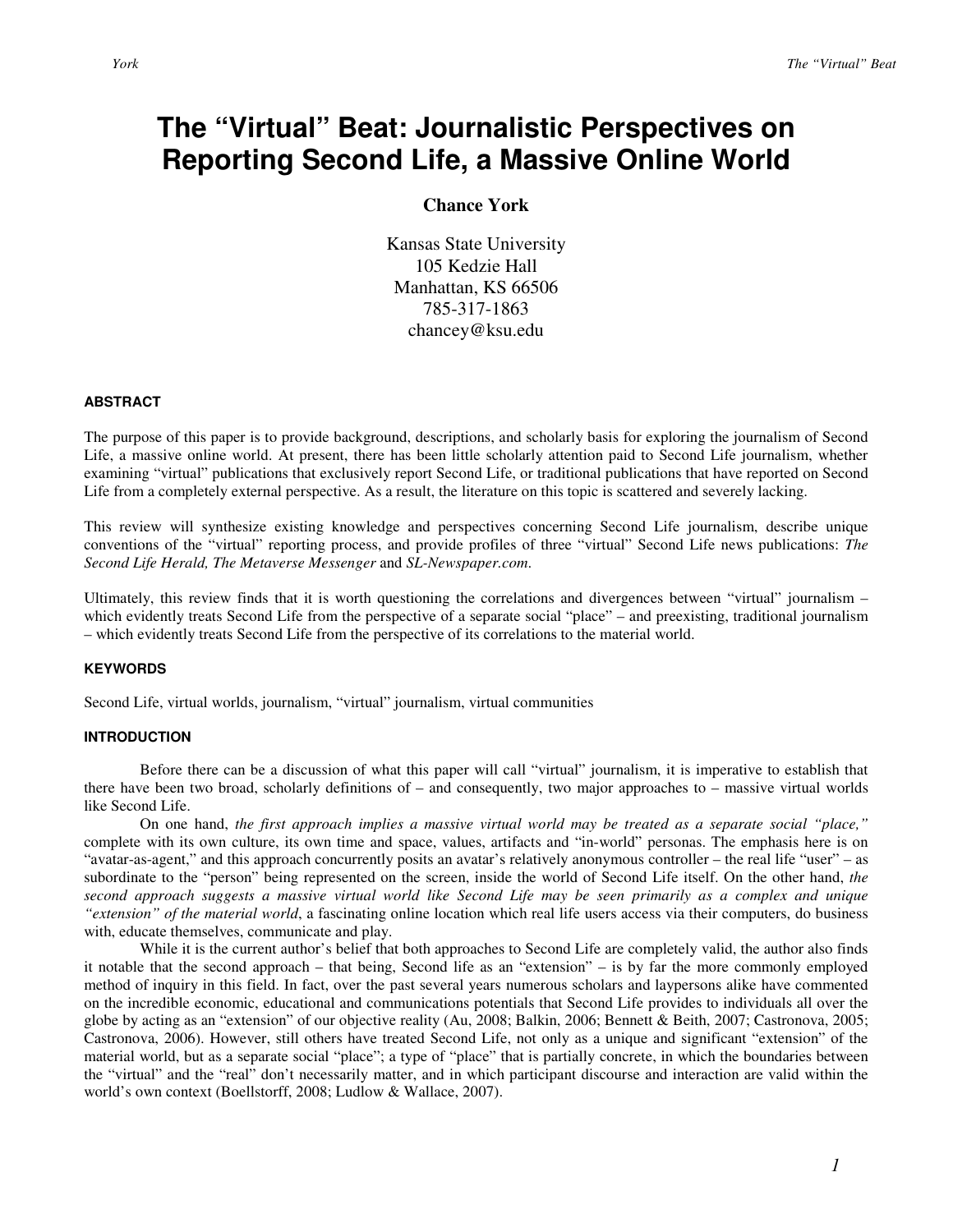In terms of this review, the current author will argue that an understanding of both approaches to Second Life is crucial to the topic of "virtual" journalism, because so-called "virtual" journalists have spent years reporting the happenings of Second Life as if they were a part of a separate, but all-inclusive reality – as if Second Life were its own "place." Alternatively, traditional journalists, writing about Second Life for publications ranging from *The New York Times* to *Newsweek*, have tended to report the virtual world from an outsider's perspective – as if Second Life were a unique and exciting "extension" of our material existence. Therefore, it is the current author's contention that the type of journalism being produced on Second Life depends upon how one views the ontological essence of the virtual world – that is, as a "place" in its own right, or as an "extension."

Adding to – and supporting – this principal dichotomy, the following review will examine the type of journalistic conventions that distinguish "in-world" journalism from traditional journalism, as well provide a discussion on the quality and production value of "virtual" journalism content compared to that of its real world counterpart. Moreover, journalistic accountability – in terms of Second Life "virtual" journalism – will be analyzed in the current paper. After providing three brief profiles of Second Life "virtual" publications, the author will finally suggest a classification system based on Entman (2005) that will help future scholars better understand and organize the type of journalism being produced exclusively on Second Life.

#### **TWO PHASES OF SECOND LIFE JOURNALISM**

While there have been no major studies performed on the subject at hand, a brief article published in the *Columbia Journalism Review* (Totilo, 2008) has suggested that Second Life-related journalism has already undergone two major phases, and, as I will demonstrate, each of these phases roughly corresponds to one of the abovementioned ontological perspectives concerning Second Life.

According to Totilo, (2008) the first phase of Second Life journalism was dominated by "virtual" journalists – or, simply, individuals who reported the happenings of Second Life for their intrinsic value, using their own "in-world" avatar to interview other avatars, and to experience events within the virtual world itself. Subsequently, the human-based directors of these "virtual" journalists would print their findings in the form online newspapers, blogs, and other types of Internet periodicals (always under the name of their avatars, never using their real life identities to express authorship). As Totilo (2008) suggests, these initial, "virtual" journalists began covering Second Life about the same time it went online – 2003 – during an era of great experimentation and innovation. The reporters of these first "virtual" news publications – and here I refer mainly to Peter Ludlow of the *Second Life Herald* and Wagner Au of *New World Notes* – were immediately viewed as "stars of an experimental online culture, the Web-based town criers of a place where every innovation – the first gun, the first hug, the first recreation of Hiroshima as it was minutes after the bomb – was worth writing about" (Totilo, 2008, p. 38).

Like traditional reporters, these newly minted "virtual" journalists set out to cover both the common fair and the extraordinary. They set out to cover the daily goings-on of Second Life, as well as events that shook the virtual community to its core (Au, 2008; Ludlow & Wallace, 2007). Armed with the power of instant Web-based publication and a willingness to venture into unchartered journalistic territory, these new "virtual" reporters were dedicated to covering the shocking, the amusing, the enlightening – any significant event that transpired within the virtual world they chose to inhabit when they weren't taking part in the material world. As Totilo (2008) suggests, "[These early] journalists wrote mostly for digital newspapers and blogs created specifically to cover Second Life, and although some also wrote for mainstream publications, they bought into the experimental and evolving nature of this virtual world and attempted to cover Second Life as a distinct, self-contained place" (p.38).

 Nevertheless, it was only a matter of time until this first "frontier" phase of Second Life journalism – in which the virtual world was largely reported as a separate social "place" – gave way to a second phase of Second Life journalism. During this second phase – which began as early as 2006 – Second Life-related journalism became increasingly dominated by a steady stream of traditional journalists writing about the virtual world for big-name publications like *Newsweek*, *Wired, and The New York* and *London Times* (Totilo, 2008). Not surprisingly, these "second-phase" traditional journalists were intrigued by the virtual world's correlations to – and implications for – the real world. Accordingly, preoccupied with the idea of Second Life as only an "extension" of our material reality, it is no wonder these traditional journalists tended to focus on the "wow factor" of Second Life more so than "the liberating possibilities of building a world from scratch" (p. 38).

 As Totilo (2008) suggests, this incoming horde of traditional journalists simply wanted to know the significance of Second Life in terms of their first life, and reported on it as such. Instead of, for example, focusing exclusively on "in-world" phenomena such as "in-world" wars, violence and corruption, overwhelming artistic or educational creation, intellectual property and copyright disputes, or even the Freedom of Speech debates that belonged almost exclusively within the sociotechnological arena of Second Life itself – and which were previously a regular part of a "virtual" journalist's "virtual" beat (Au, 2008; Ludlow & Wallace, 2007) – these "second-phase" mainstream journalists reported on the arrival of real world businesses in Second Life, such as American Apparel and General Motors (Bennett & Beith, 2007; Boss, 2007; Itzkoff, 2007;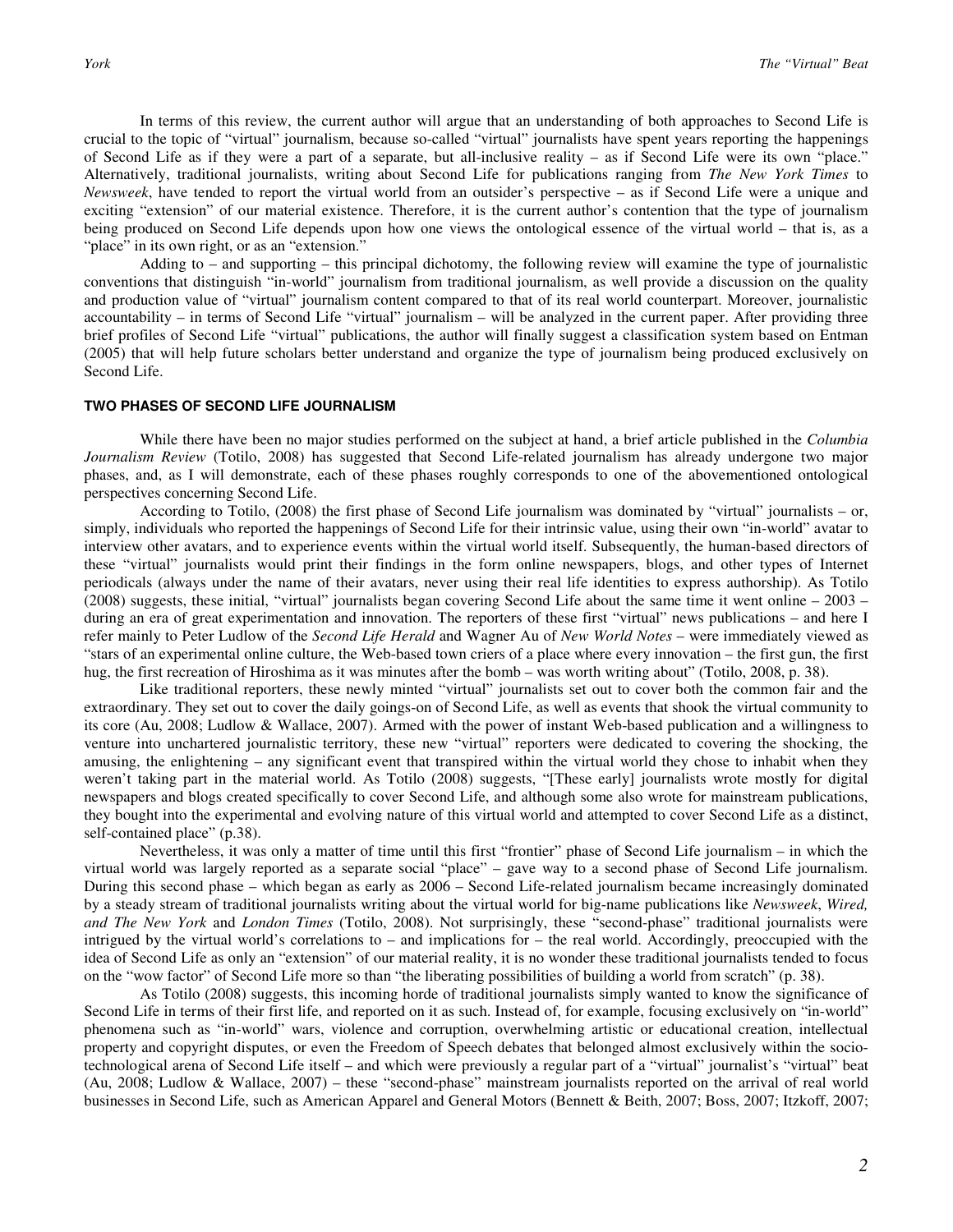Ritson, 2007). They reported on the ways in which Second Life's stock market mimicked our own, and how amazing it was that Second Life's economy rivaled certain real world economies (Jeffries, 2006). They also wrote about the horrifying implications of virtual sex crimes, ("Real crimes," 2007) about terrorists moving "in-world" (Gourlay & Taher, 2007) and about people making real money by selling virtual clothes and virtual land (Boss, 2007; Kugel, 2007).

While it all seemed fascinating to the outside world – and perhaps even to Second Life participants themselves – the orientation of these mainstream media articles were hardly like that of the majority of articles being produced by so-called "virtual" journalists, who had tended to treat their news subjects with a specific "in-world" bent. That is to say, to a "virtual" journalist reporting the virtual world of Second Life, stories about events – and the agents responsible for causing those events – often possessed genuine value within the context of Second Life itself. Traditional journalists writing about Second Life from an outsiders perspective, on the other hand, were concentrated on those fleeting moments when the real world and the virtual world overlapped, not on the communications and events taking place exclusively *within* the virtual world (Totilo, 2008). Consequently, by neglecting to treat it as a separate "place" in its own right, the mainstream journalists looking in at Second Life from the outside had – and may still have – very little idea about what makes Second Life and its journalism tick.

#### **CONVENTIONS OF SECOND LIFE "VIRTUAL" JOURNALISM**

For one thing, many traditional journalists have yet to realize that, in terms of Second Life "virtual" journalism, real world verification of news sources does not necessarily matter to any given story. In the case of source verification, what matters – as one Second Life "virtual" journalist told Totilo, (2008) – is "in-world" verification (p. 43). In other words, that the user-created characters – referred to in tech. lingo as "avatars" – are being identified properly within the context of the news story. To a "virtual" journalist conducting journalistic activities within Second Life, the real world individual behind his or her avatar does not particularly matter. What matters is that the "people," or agents, involved – in this case the avatars – have their names spelled correctly, their quotes used appropriately, and their "in-world" identities properly confirmed. As Totilo (2008) suggests,

Second Life reporters ignore the artificiality of the artifice on their computer screens. Without noting their subjects' real-life names, they confidently report on residents who are at war with each other, on residents who have flooded an area with virtual water to make a statement about global warming, on residents who have built virtual pot plants, and so many other activities that just seem interesting on their own merits. This is a new society forming here in Second Life, they argue. Can't incoming reporters just focus on what's being done in this new world? (p. 43).

 Put simply: in the virtual world of Second Life there is no particular need for the real world journalistic convention of flesh-and-blood source verification when the "people" a "virtual" journalist deals with are not flesh-and-blood. What matters in the virtual world is that a journalist's sources – which happen in this case to be the virtual representations of real life individuals – are treated independent of their physical counterparts, because, on the whole, whatever is occurring in the world of Second Life is in many ways as much a product of the avatar as it is the avatar's earth-based, human director.

Occasionally, the real people a "virtual" journalist deals with in Second Life – that is, the people behind their onscreen avatars – tend to matter when doing investigative reporting that may have real life significance. In these cases – as Pixeleen Mistral, a "virtual" journalist and editor at *The Second Life Herald* explained to the current author in a personal interview – confirming a real life identity in a story may take a "virtual journalist," "outside SL on various resident blogs and flickr photo collections for instance" (P. Mistral, personal communication, November 28, 2008). Thus, while it doesn't happen all the time, by using some of the same standard investigative procedures a traditional journalist may employ, a "virtual" journalist is able to perform real world investigative functions, should the story call for it.

 Of course, as was stated many times previously, a great deal of Second Life "virtual news articles" do not concern the real world whatsoever; their content deals primarily with the goings-on – the inherent social phenomena – taking place within Second Life itself. It is true that occasionally a "virtual" journalist may write a story that demands a real world connection, but it bears repeating: to a "virtual" journalist covering the virtual world, what often matters is that the on-screen identities they are dealing with – the avatars – are being represented in a fashion that is as fair and truthful as a traditional journalist would represent his or her own news subjects.

#### **"VIRTUAL" NEWS ACCOUNTABILITY**

Interestingly enough, Second Life "virtual" journalists may find it *easier* to fairly represent a "virtual news subject" than a real world reporter would a real life subject. That is to say, for example, in Second Life almost every conversation that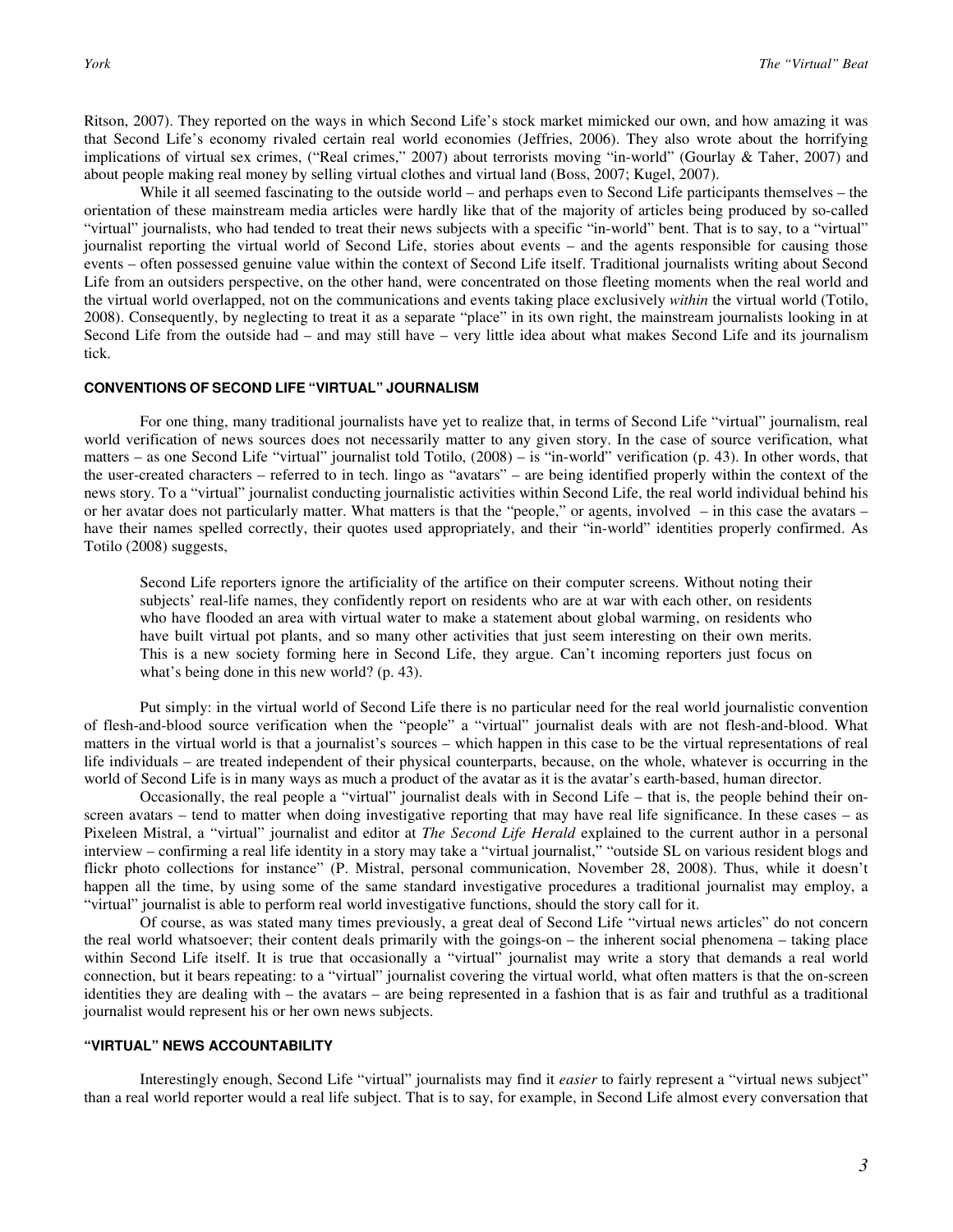takes place between users is text-based, allowing a "virtual" journalist to gain an instant, savable transcript of every interview they conduct (P. Mistral, personal communication, November 28, 2008). As Totilo (2008) suggests, this leaves a virtual journalist "little room to misquote [his or her subjects]" (p. 44).

What's more, while in the objective world the public must rely upon the accuracy of reports filed by journalists who may be embedded in remote, isolated locations around the globe, in Second Life one is able to instantly "teleport" to any given location in order to confirm the facts of a story for him or herself (Totilo, 2008). If a Second Life "virtual" journalist conducts an "in-world" interview, it is possible, then, for any Second Life user to easily "teleport" to the location where that interview took place and ask questions of the interviewee him or herself, or "teleport" to a location and observe any of the details of a "virtual" news story first-hand.

This, of course, is not possible in the material world. When real life events occur the public is often at the mercy of the reporter and the reporter's own subjective view of those real world events. For instance, when the terrorist attacks of September 11, 2001 took place, the public was forced to rely upon second-hand and third-hand reports being filed on the ground nearest the scene of the event. He or she could not – or, understandably may not have wanted to – physically move to the scene in order to personally witness the affair.

On the other hand, in Second Life, without the fear of death, and with the ability to instantly double-check any "virtual" journalist's news story, no Second Life user is completely dependent upon the media for his or her information. Each virtual "resident" can go anywhere in the world at any time to check the validity of a story, which is part of a process that Totilo (2008) describes as Second Life's journalistic "laboratory for an unusual form of accountability" (p.44).

#### **DISADVANTAGES TO REPORTING THE VIRTUAL WORLD**

 Improved accountability is one obvious benefit that both Second Life users and "virtual" journalists who cover Second Life enjoy. However, traditional journalists still have the upper hand when it comes to the regulatory circumstances under which they write and report the news.

Indeed, real world reporters operate under an entirely different set of laws, rules and regulations that govern how they conduct their trade. For instance, whereas in the real world the United States' Bill of Rights may guarantee – however imperfectly – that a traditional journalist is free to write and publish any acceptable news coverage that he or she wants, "virtual" journalists have thus far not been subject to the same guarantees (Balkin, 2006; Goldman, 2005; Zack, 2007). Furthermore, while no "virtual" journalist interviewed for the current paper mentioned any particular instances of direct journalistic control by the powers that be, it is still argued that because a *private company* owns Second Life – in this case, San Francisco-based Linden Lab – the virtual world and the "people" that reside within it may be unfairly exposed to potentially unequal treatment, such as unwarranted banning or outright censorship (P. Mistral, personal communication, November 26, 2008).

As a result, this lack of democratic, "in-world" protection has been a major source of friction, not only for users who feel they have been banned from a virtual community without proper cause – Second Life's "Terms of Service Agreement" in fact allows Linden Lab to terminate one's account "at any time for any reason" ("Terms of Service," 6) – but also for the "virtual press" and its reporters, who conduct their trade almost totally within what many of them treat as a separate social "place" (Ludlow & Wallace, 2007; Totilo, 2008).

Meanwhile, scholars of the Internet and virtual communities have taken up the debate, with some arguing that Freedom of Speech laws and other laws that apply to a United States citizen should apply to a "citizen" of a virtual community housed within servers that are located on United States soil (Balkin, 2006; Zack, 2007). Opposing these scholars are those who see virtual communities like Second Life as no different than other privately owned virtual spaces of the Internet, and thus not privy to extraordinary governmental protections (Goldman, 2005).

In any event, as it stands now, no particular U.S. governmental protections or private-party protections are offered to users or to "virtual" journalists who venture into privately owned worlds like Second Life to report on "in-world" happenings. As was previously mentioned, though there have been no direct instances of Linden Lab censoring a "virtual" journalist's story, it bears repeating that, according to Second Life's Terms of Service (TOS) agreement which all Second Life users must sign before entering the virtual world, Linden Lab can easily delete a user's account – and their virtual "life" – for any reason they see fit. It should also be noted that, though discriminatory termination of one's account is not entirely common, it is said to have already happened to "virtual" journalist, Peter Ludlow, in another virtual community called The Sims Online, due to – as Ludlow implies – too much socio-political "muckraking," especially concerning the "governmental" shortcomings of The Sims Online owner, EA Games (Ludlow & Wallace, 2007; Totilo, 2008).

#### **THE "WATCHDOG" PRESS IN THE VIRTUAL WORLD**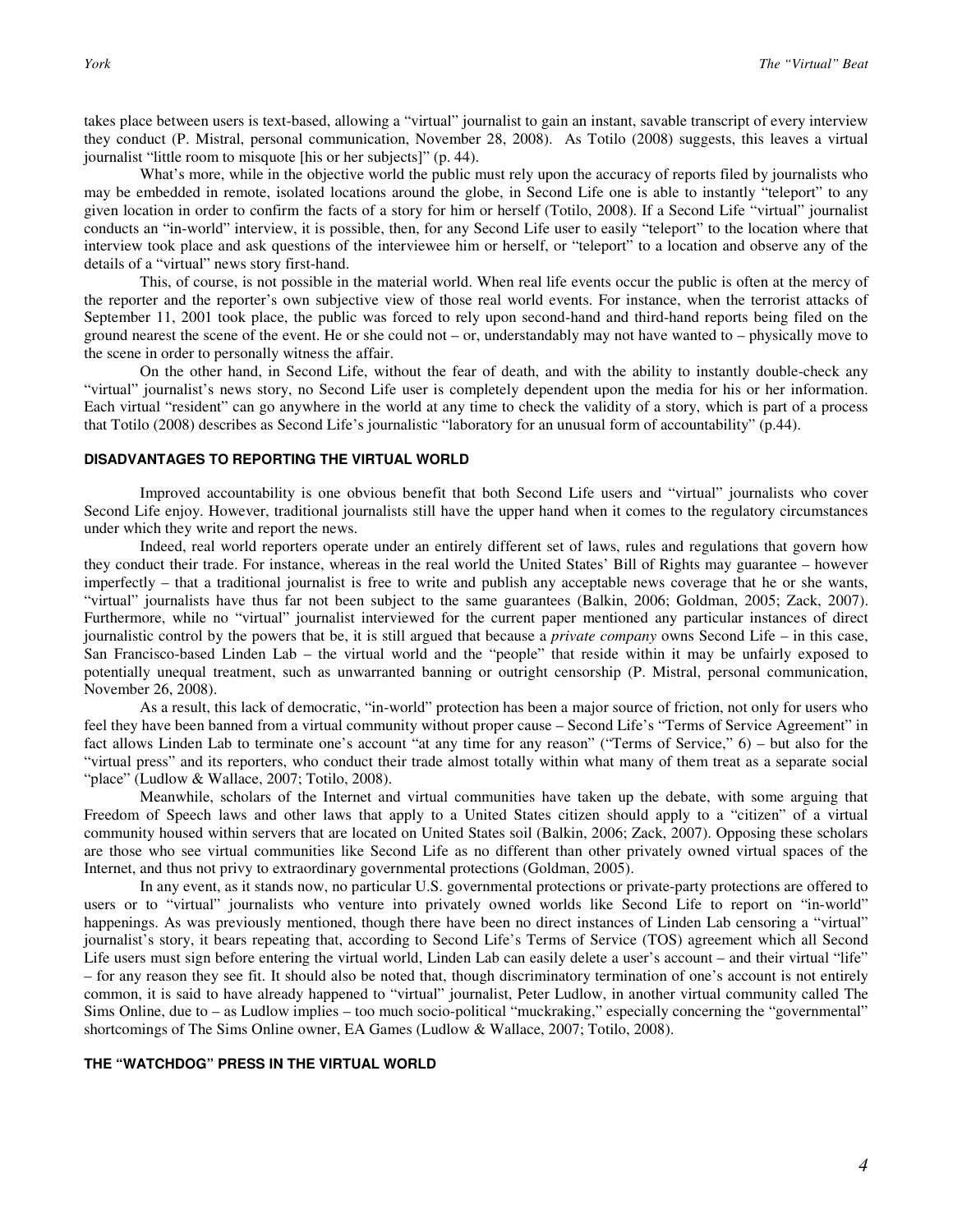Consequently, one of the outcomes of the aforementioned friction between the owners of virtual worlds and "virtual" journalists who inhabit and report on virtual worlds, has been a tendency for the "virtual" press – especially those "virtual" presses based out of democratic countries like the United States – to occasionally take on the role of the traditional "watchdog" press, "documenting the activities of government, business, and other public institutions in ways that expose little-publicized or hidden activities to public scrutiny," (Bennett & Serrin, 2005).

Of course, while it is true that much "virtual" journalism content delves into the lighter and more entertaining sides of virtual communities – which provide, by virtue of their own creative and whimsical nature, often very quirky and eccentric areas of news – the majority of ground-breaking virtual world news articles have thus far centered on serious "in-world" social phenomena, social phenomena ranging from the creation of virtual educational and artistic content, to virtual violence and armed conflict, and the "corruption" of virtual users (Au, 2008; Ludlow & Wallace, 2007).

Accordingly, it is safe to say that while both real world journalism and so-called "virtual" journalism often differ in the way they treat Second Life news subjects – one as if it were all an interesting "extension" of the material world, and one as if it all were part of a separate "place" – they are also both intimately related, intersecting in key journalistic methodologies and conventions. That is to say, moreover, both traditional journalism and Second Life journalism occasionally parallel each other on the type of role they play in their respective societies: while "virtual" and traditional journalism may both function as sources of entertainment to their respective audiences, they may both also play a part in maintaining an informed, democratic citizenship, whether a citizenship of a brick and mortar nation or a virtual one.

#### **THE NATURE OF SECOND LIFE "VIRTUAL" JOURNALISM CONTENT**

 One of the key findings of the following investigation of Second Life "virtual" news publications is that the journalistic content under examination is repeatedly discovered to be not entirely different from that of the small town presses that dot the American Midwest. Although arguably none of "virtual" news publications examined in this informal review reach the level of content quality or journalistic integrity of a real life newspaper such as, for instance, *The New York Times*, each functions in a manner similar to a real world press – informing, entertaining, exposing and reviewing any significant news items taking place within the world of Second Life.

Currently, there is a wide array of "virtual" news publications that cover Second Life – from Wagner James Au's *New World Notes* blog, to *Second Life Update*, and *The Second Life News Network (SLNN)*. For brevity's sake, the author has randomly chosen the following three publications, which, the author believes, fairly depicts the scope and variety of most – if not all – preexisting Second Life "virtual" news publications. We will start by examining perhaps the earliest of these publications.

#### **The Second Life Herald**

 Anyone with an Internet connection can access *The Second Life Herald's* content by logging on to its Web site: *www.secondlifeherald.com*. There, one is greeted by a "virtual" news publication that was started in 2003, and is laid out in a fashion not unlike a traditional online news publication. For example, on the *Herald's* Web site there are news articles, "inworld" and sometimes real world photographs – depending on the nature of the story – captions for photographs, bylines, quotations, and many other typical stylistic conventions one might find in a traditional news publication. The only noticeable difference in *The Second Life Herald* and a small online press is that *The Herald* engages in a "snarky," "tabloid" style of commentary, (Ludlow & Wallace, 2007, p. 221) and, again, the fact that the subjects of this publication are predominately "virtual" instead of "real."

In terms of content, this "virtual" news publication – alternately referred to as a "tabloid" or a "newspaper" by its creators (Ludlow & Wallace, 2007) – mimics that of a small town online newspaper. It has sections, a masthead and advertisements on its homepage, and according to one of its editors, an avatar named "Pixeleen Mistral": "the content [of *The Second Life Herald*] runs the gamut - from straight news, news from the various communities such as the militia guys, fashion/avatar portraits, Op/Ed pieces, skeptical coverage of the actions of the game gods [Linden Lab], and of course satire" (P. Mistral, personal communication, November 26, 2008).

Some of this publication's more recent "watchdog" or "hard" news coverage involves an August 22, 2008 story about a struggle between Second Life users and Linden Lab over "avatar naming rights," (Mistral, "Linden Lab Governance," 2008) and a story on the return of "in-world" casino gambling after an infamous Linden Lab ban (Mistral, "Casino Gambling," 2008). Still other *Herald* news stories discussed the creation of "in-world" art (Miles, 2008) and even a controversial "in-world" "abortion clinic" (Mistral, "One-Hour Abortion Clinic," 2008).

It should also be noted that, in terms of *The Herald's* organizational structure, there are only a handful of defined staff position, and – like all of those "virtual" publications discussed in this review – *The Herald* does accept *some* usersubmitted "citizen journalism" (i.e., average users of Second Life submitting their own reports about the virtual world to be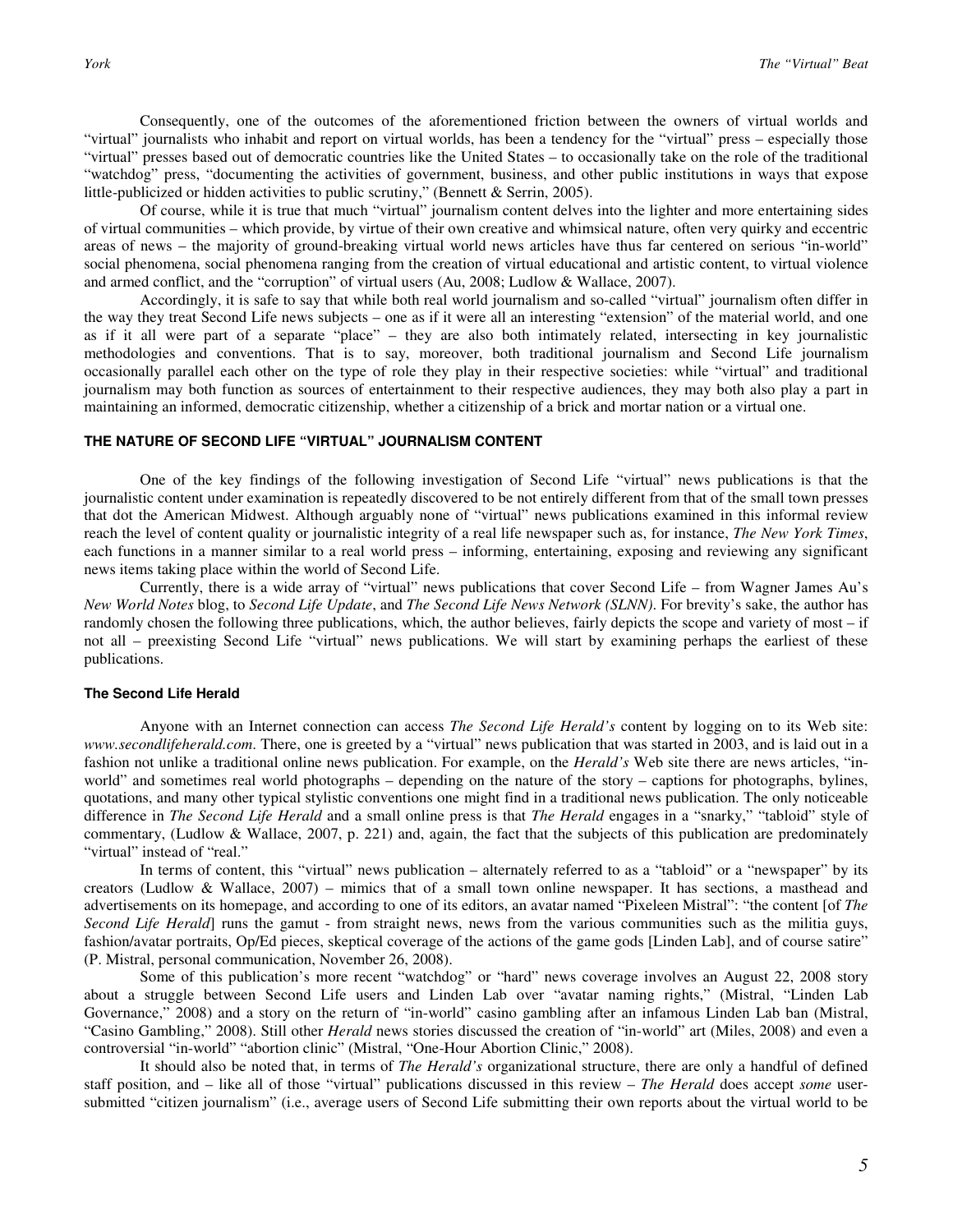edited and reviewed by *Herald* staffers).

As far as readership is concerned, editor Pixeleen Mistral informed the current author that *The Herald's* Web site currently receives "between about 4,000 and 7,500 page views per day" (P. Mistral, personal communication, November 26, 2008).

#### **The Metaverse Messenger**

 According to one of its editors, Kristan Hall, (a.k.a., avatar Katt Kongo) the "virtual" publication called *The Metaverse Messenger* tries to report on all the "hard," or significant, "in-world" news that it can find (K. Hall, personal communication, September 26, 2008). For instance, a recent article by avatar journalists named Dulcie Mills and Verde Otaared, discussed the "in-world" creation and opening of a Second Life opera house (Mills & Otaared, 2008). Still other articles discussed their subjects primarily in terms of "in-world"s consequences, but occasionally with a real world connection, such as a two-page September 16, 2008 feature story on the death of Dr. Robert Hippen – named Champion Valiant in Second Life – who was responsible for the creation of the San Diego simulation ("Second Life mourns," September 16, 2008). Thus, in many ways, like other "virtual" news publications mentioned in this review, the content of *The Messenger* may mimic – or parallel – traditional news publication content, only with an "in-world" orientation that's focused on the goings-on taking place within Second Life itself.

In terms of its organizational structure, *The Messenger* is much like that of a real world newspaper, with a "Publisher, Associate Publisher, News Manager, Section Editors, [and] Staff writers (senior, junior and intern)" (K. Hall, personal communication, September 26, 2008). For funding its production, *The Messenger* receives advertising revenues from many strictly Second Life-based companies, but has also received revenues from real world companies like Dell and The Weather Channel (K. Hall, personal communication, September 26, 2008).

Additionally, another unique feature that distinguishes *The Messenger* – as well as other exclusively "virtual" Second Life publications from traditional publications –is that online content can be reached from within Second Life itself. For example, visiting the "Dublin" simulation and clicking on *The Messenger's* "in-world" newsstand (Figure 1) will automatically open a new browser window directly linked to *The Messenger's* homepage (*www.metaversemessenger.com*). Once on *The Messenger's* homepage, readers are able to view, download and print a full PDF version of *The Messenger's*  content, which is quite a rare feature in terms of all reviewed Second Life "virtual" news publications.



**Figure 1**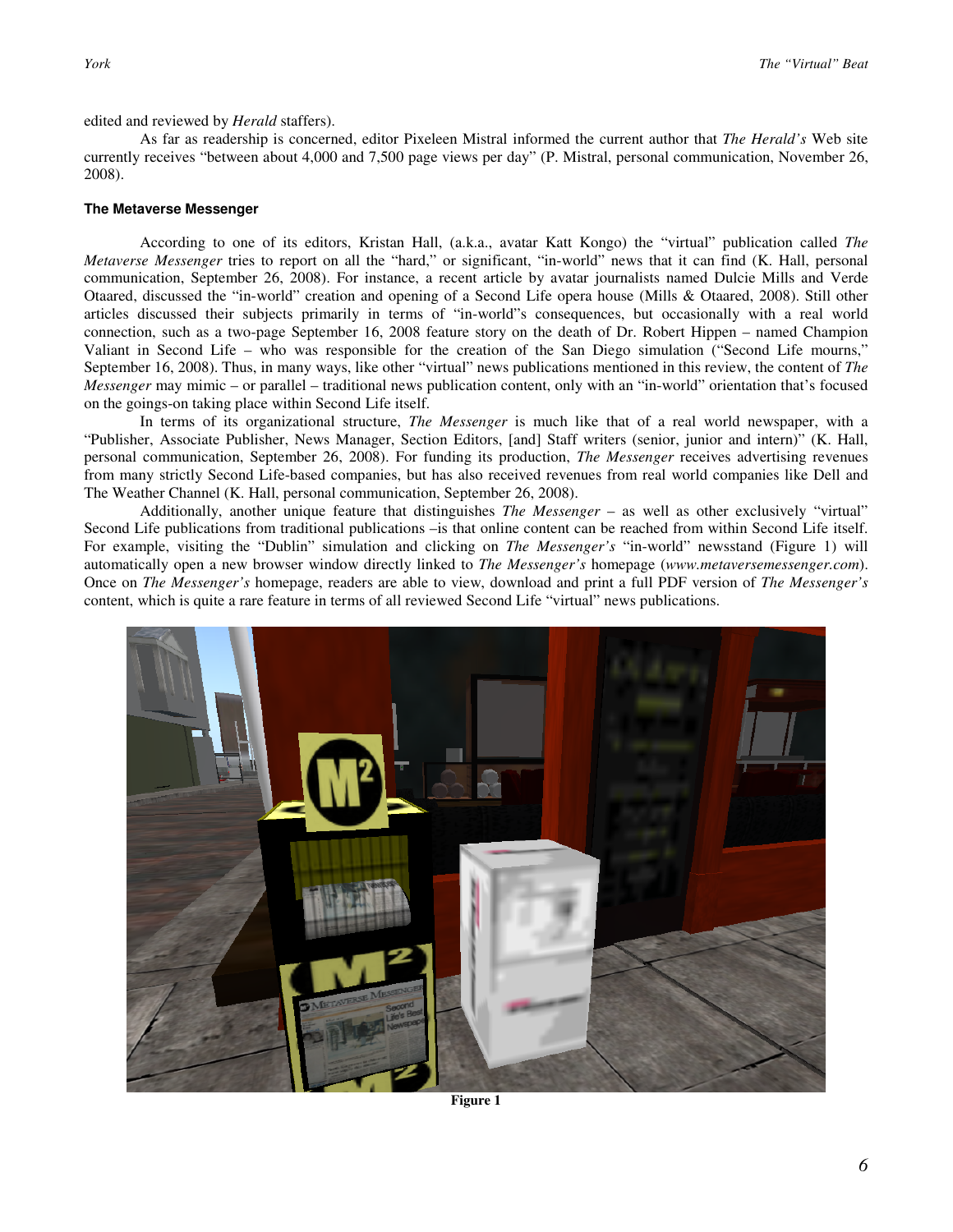#### **SL-Newspaper**

 The content of *SL-Newspaper* (short for "Second Life Newspaper") is written in a similar "tabloid" style that *The Herald* is written in, and the editor of this two-year-old publication – an avatar named Dana Vanmoer – explained to me that the main purpose of this production is to "have fun" (D. Vanmoer, personal communication, September 26, 2008). As Vanmoer explained, "the newspaper [is] meant as a fun way to show others the potential in  $SL - a$  way to show what [is] there and what can be achieved. Even now 2 years later this is our mantra – if it is not fun, don't do it" (D. Vanmoer, personal communication, September 26, 2008).

 Accordingly, the majority of *SL-Newspaper's* content is entertaining "in-world" stories and commentary. There are individual sections that are linked to the main page, advertisements and many other hallmarks of a traditional news publication to be found. Vanmoer also informed me that her publication accepts some "citizen journalism," and that the publication's Web site, *www.sl-newspaper.com*, receives up to 10- to 12,000 page views per day (D. Vanmoer, personal communication, September 30, 2008).

 Some recent articles published by *SL-Newspaper* include a financial report on the failure of an exclusively "inworld" real estate firm (Luminos, 2008) and an informative article on Second Life's upcoming "Winterfaire": an "in-world" holiday celebration in which Second Life residents compete to build a virtual snowman and hold a virtual snowball fight with the avatars of Linden Lab staffers (Vanmoer, 2008). *SL-Newspaper* also recently published an entertaining and provocative profile of an "in-world" resident without so much as mentioning her real life identity, (Babii, 2008) which is yet another pertinent example of "in-world" orientation taking precedence over the "real."

#### **TOWARD AN ORGANIZATIONAL TYPOLOGY**

 One limitation of this review is that it, of course, cannot take into consideration all preexisting Second Life "virtual" journalism publications. However, the three previously mentioned publications provide excellent examples of the range of "virtual" journalism currently being produced on Second Life. Clearly, each aforementioned publication has a slightly different journalistic orientation within the context of Second Life – from the "watchdog" nature of *The Second Life Herald* to the "softer, "fun" news presented by *SL-Newspaper.com* – but it is also clear that the common thread running through each publication is that the majority of production content deals directly with "in-world" Second Life happenings (or at least discusses real world events in terms of their impact on Second Life and not the other way around, as traditional journalists have previously discussed Second Life).

 Unfortunately, because there are so many "virtual" news publications that currently cover Second Life, even if it were possible to consider them all in this brief paper, it would still be very difficult to explain each publication's various types of content, each publication's journalistic style, funding sources, adherence to – or avoidance of – traditional journalistic conventions, etc. Therefore, it is in this investigations best interest, and in the best interests of future researchers of this subject, to recommend a simple typological organization of all current Second Life "virtual" news publications – from Wagsner James Au's *New World Notes*, to *Second Life Update* and all of the publications mentioned and not mentioned in this review – similar to that of Entman's, (2005) but perhaps with typological categories based on conventions specific to Second Life-related journalism.

 For example, it would be possible to arrange a typology in which Second Life "virtual" news publications are categorized by the degree to which they deliver exclusively "in-world" or "real world-related" news content. More classification possibilities might include the diversity of news content offered by the "virtual" news publications, the level of informative or entertainment value of news content, or the level to which Second Life "virtual" news publications adhere or diverge from traditional news publications in terms of design, writing style and layout. It's also worth noting that Hallin & Giles (2005) differentiate the traditional press based on each publication's historical and nationalistic origins. A similar differentiation should be made among Second Life "virtual" news publications in the future, as it is foreseeable that each "virtual publication's" real world offices will be based out of various countries with differing laws and historical approaches to reporting the news.

#### **CONCLUSION**

 The way in which Second Life is reported is evidently based on whether or not the journalist reporting it views the world as an exciting and provocative "extension" of our material reality, or a highly complex, separate social sphere – a type of separate, reified "place" (Ludlow & Wallace, 2007, p. 201). In the recent past, traditional journalists have entered Second Life in order to report on the virtual world for various real life publications – from *The London Times* to *The New York Times* – but because many of them treated Second Life as only an interesting "extension" of the material world – albeit an "extension" that quite clearly has significant real world consequences – they did not see the value in reporting the virtual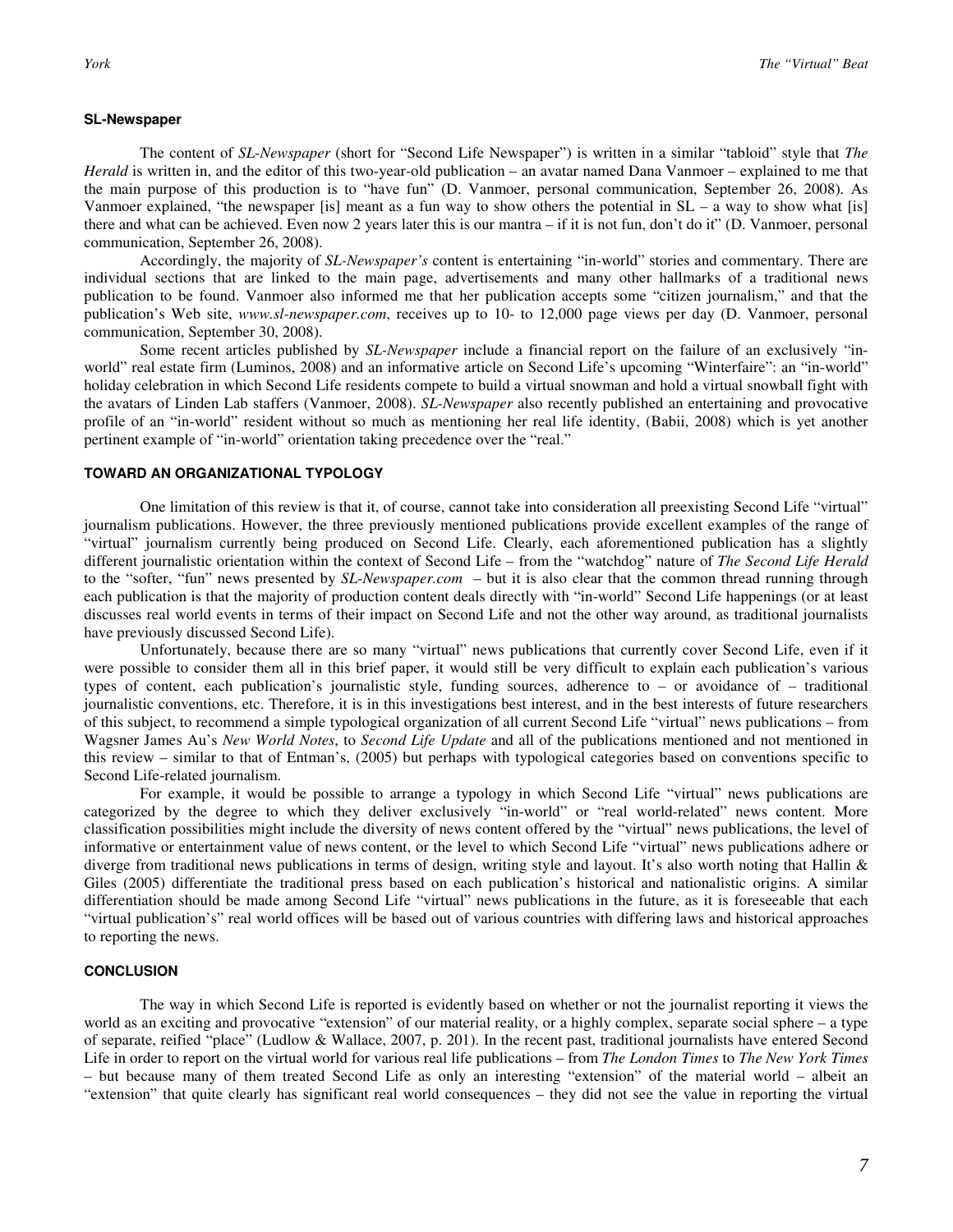world and its "inhabitants" as a separate "place" unto itself. Still other journalists not discussed in the current review have been hired by big-name media companies such as *Reuters* and *CNN* to cover the virtual world from the inside out, (Shields, 2007) but they too, have overwhelmingly missed the mark: Second Life can be, and is, reported as a separate social "place."

 This conclusion may be easily reached based on the type of news articles considered in this review, of which the primary actors are the avatars, and not the directors of the avatars sitting at home on a personal computer. It is the avatars themselves – their human-based directors acting through them completely anonymously – that are presumed to be the builders of the cities, the titans of Second Life business, the "corrupt," the "violent," the "sexy" and the ones receiving "inworld" "abortions." More and more, the emphasis of Second Life communication, and Second Life communication in the form of "virtual" news publications, is based on the premise of "avatars-as-agents," with the avatars front and center, not the human being that controls the avatar. In this way, Second Life "virtual" journalism helps to construct and define virtual identity, and even the virtual world itself.

 As Totilo (2008) suggests, "Second Life reporters ignore the artificiality of the artifice on their computer screens" (p. 43). They report on the events and experiences in Second Life as if they were actually happening, just in a different, but clearly defined, social "place." It does not matter to a "virtual" journalist if he or she cannot verify the identity of the individual behind the avatar-subject, because it is not the individual's identity that is important: it is the avatar's. Critically, this implies that the "self" on the screen, represented within Second Life, is somewhat differentiated from the self who directs the persona; that there is some degree of separation between the two, even though they may still be very much intimately related.

In summary, this paper has attempts to illustrate that Second Life reporters have certain advantages over real life reporters in terms of accountability, but it is worth reiterating that Second Life reporters are at a major disadvantage to their traditional counterparts when it comes to the lack of existing "in-world" "laws" that may prohibit a company like Linden Lab from censoring Second Life "virtual" news publications, or somehow limiting free speech of "virtual" journalists. So far, no Second Life "virtual" journalist has witnessed any instances of direct journalistic censorship by Linden Lab. However, the potential for censorship – and previous accusations by Peter Ludlow against EA Games – has clearly stimulated a certain level of anxiety among some Second Life "virtual" journalists interviewed for the current paper (P. Mistral, personal communication, November 26, 2008; D. Vanmoer, personal communication, September 30, 2008). Thus, it is perceived that this will be an issue in the future, with scholars, users and owners forced to debate and determine the appropriate Terms of Service agreement regulations, and whether or not it is reasonable to be able to terminate one's Second Life account, "at any time for any reason" ("Terms of Service," 6). The potential for abuses – "virtual" journalists and Second Life users seem to feel – is too great, the risks too high, and the consequences of account / "life" termination unthinkable.

In light of these findings, the current author recommends that any future research on this subject – including the creation of an Second Life journalism organizational typology – should take into consideration this lack of "in-world" "governmental" protection, as well as other disadvantages to reporting on a virtual, but vast and constantly changing virtual world (whether it be reporting Second Life or another online world).

Clearly – according to the readership (or "click-rate") statistics gathered by numerous "virtual" journalists and reported here by the current author – participants of virtual worlds are still visiting the Web sites of exclusively "virtual" newspapers in large numbers, which creates demand for content, and for "virtual" reporters to be protected from those who regulate their online environment (i.e., Linden Lab). Yet, the question overwhelmingly remains: will Linden Lab or the U.S. government ensure "virtual" journalists and other users some type of protection?

The answer to this question, the current author believes, will ultimately depend on whether Linden Lab or the U.S. government treats Second Life as a "place" in which avatars are the primary agents – like "virtual" journalists have, and continue to regard Second Life and its "inhabitants" – or as a unique "extension" of the material world that emphasizes the human behind the on-screen personas – which has been the view expressed by many traditional journalists. Of course, if Linden Lab or the U.S. government views Second Life avatars as social beings, "residing" within their own social context, it is presumed that Linden Lab or the U.S. government must grant them certain rights. On the other hand, if avatars are merely "extensions" of our human agency, then perhaps they should not receive any inalienable rights at all.

#### **REFERENCES**

#### 1. Au, W.J. (2008). *The making of Second Life: Notes from the new world*. New York: Harper Collins.

2. Babii, B. (2008, December 19). Spartin Parx get in on the fun. *SL-Newspaper*. Retrieved December 28, 2008, from http://secondlife-newspaper.blogspot.com/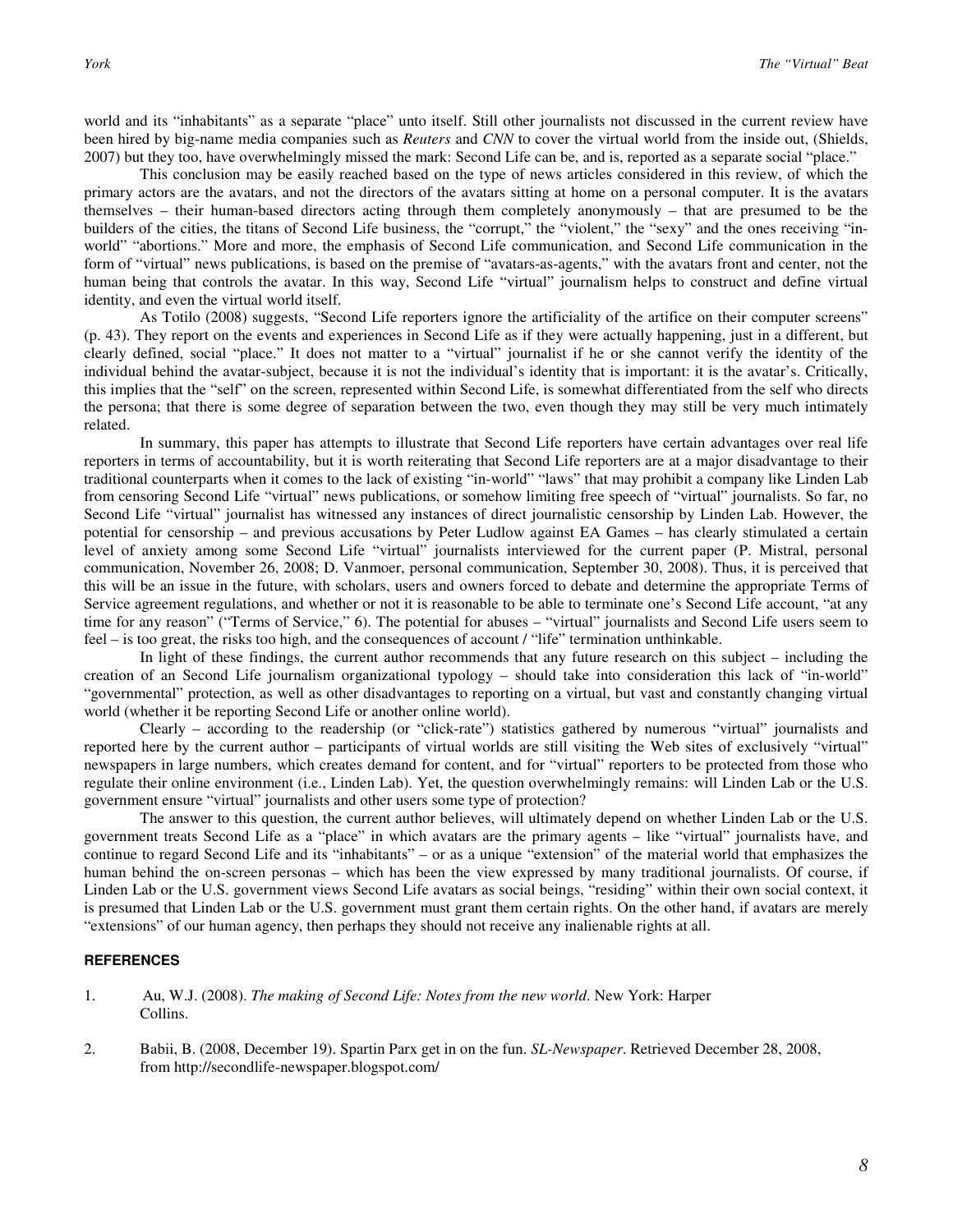- 3. Banjo, D. (2008, October 25). RL recession could fuel virtual world boom. *The Second Life News Network*. Retrieved December 6, 2008, from http://slnn.com/article/recession-fuels-virtual/
- 4. Balkin, J.M. (2006). Law and liberty in virtual worlds. In Balkin, J.M. & Noveck, B.S. (Eds.), The state of play: Law, games, and virtual worlds. New York: New York University Press.
- 5. Bennett, J., & Beith, M. (2007, July 30). Second Life is emerging as a powerful new medium for social interactions of all sorts, from romance to making money; It may be the internet's next big thing. *Newsweek*.
- 6. Bennett, W. L., & Serrin, W. (2005). The watchdog role. In G. Overholser & K.H. Jamieson (Eds.), *Institutions of American Democracy: The Press*, (p. 169-188). Oxford: Oxford University Press.
- 7. Boellstorff, T. (2008). *Coming of age in Second Life: An anthropologist explores the virtually human.* Princeton: University Press.
- 8. Boss, S. (2007, September 9). Even in a virtual world, 'stuff' matters. *The New York Times*, p. 9.
- 9. Castronova, E. (2005). *Synthetic worlds: The business and culture of online games*. Chicago: The University of Chicago Press.
- 10. Castronova, E. (2006). The right to play. In Balkin, J.M. & Noveck, B.S. (Eds.), *The state of play: Law, games, and virtual worlds*. New York: New York University Press.
- 11. Entman, R.M. (2005). The nature and sources of news. In G. Overholser & K.H. Jamieson (Eds.), *Institutions of American Democracy: The Press*, (p. 48-65). Oxford: Oxford University Press.
- 12. Goldman, E. (2005). Speech showdowns at the virtual corral. *Santa Clara Computer and High-Technology Law Journal*, 21(4), p. 845-854.
- 13. Gourlay, C., & Taher, A. (2007, August 5). Virtual jihad hits Second Life website. *The Sunday Times (London)*, p. 4.
- 14. Hall, K. *Personal communication*, (September 26, 2008).
- 15. Hallin, D.C. & Giles, R. (2005). Presses and democracies. In G. Overholser & K.H. Jamieson (Eds.), *Institutions of American Democracy: The Press,* (p. 4-16). Oxford: Oxford University Press.
- 16. Jeffries, S. (2006, October 7). You only live twice: After the success of MySpace, Bebo and YouTube, virtual reality site Second Life is fast becoming the hottest thing on the web; Stuart Jefferies discovers why it is so compelling. *The Guardian (London)*, p. 27.
- 17. Ludlow, P., & Wallace, M. (2007). *The Second Life Herald: The virtual tabloid that witnessed the dawn of the metaverse*. Cambridge, MA: MIT Press.
- 18. Miles, A. (2008, August 13). The new new wave of SL art. *The Second Life Herald*. Retrieved October 12, 2008, from http://foo.secondlifeherald.com/slh/2008/08/index.html
- 19. Mills, D., & Otaared, V. (Setember 16, 2008). Second Life Opera House opens. *The Metaverse Messenger*. Retrieved September 28, 2008, from http://metaversemessenger.com/pdf/2008/09/MM20080916.pdf
- 20. Mistral, P. (2008, August 11). One-hour abortion clinic opens in Second Life mall. *The Second Life Herald*. Retrieved October 12, 2008, from http://foo.secondlifeherald.com/slh/2008/08/index.html
- 21. Mistral, P. (2008, August 22). Linden Lab governance team blinks reverses itself. *The Second Life Herald*. Retrieved October 12, 2008, from http://foo.secondlifeherald.com/slh/2008/08/index.html
- 22. Mistral, P. (2008, August 27). LL Voids Zorkmid Gambling! *The Second Life Herald*. Retrieved October 12, 2008, from http://foo.secondlifeherald.com/slh/2008/08/index.html